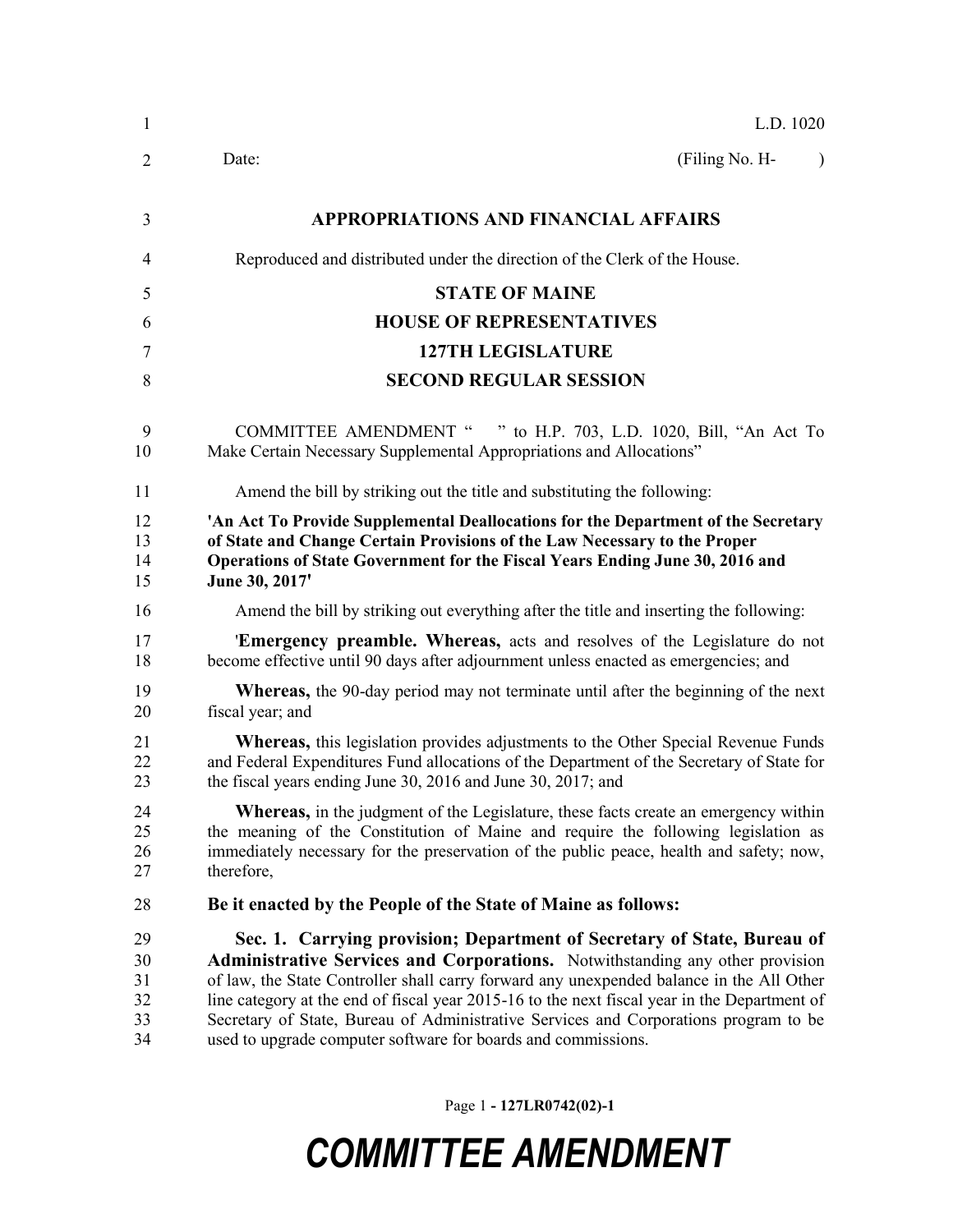| Sec. 2. Appropriations and allocations. The following appropriations and |  |
|--------------------------------------------------------------------------|--|
| allocations are made.                                                    |  |

- **SECRETARY OF STATE, DEPARTMENT OF**
- **Administration - Archives 0050**
- Initiative: Eliminates one Planning and Research Associate II position.

| $\mathbf b$ | FEDERAL EXPENDITURES FUND       | 2015-16   | 2016-17    |
|-------------|---------------------------------|-----------|------------|
|             | POSITIONS - LEGISLATIVE COUNT   | (1.000)   | (1.000)    |
|             | Personal Services               | (S79,994) | (S78, 176) |
|             |                                 |           |            |
| 10          | FEDERAL EXPENDITURES FUND TOTAL | (S79,994) | (S78, 176) |

## **Bureau of Administrative Services and Corporations 0692**

 Initiative: Eliminates one Customer Representative Associate I position and increases funding in All Other for project management services.

| 14 | <b>OTHER SPECIAL REVENUE FUNDS</b>       | 2015-16      | 2016-17      |
|----|------------------------------------------|--------------|--------------|
| 15 | POSITIONS - LEGISLATIVE COUNT            | (1.000)      | (1.000)      |
| 16 | <b>Personal Services</b>                 | $(\$45,831)$ | $(\$46,339)$ |
| 17 | All Other                                | \$45,831     | \$46,339     |
| 18 |                                          |              |              |
| 19 | OTHER SPECIAL REVENUE FUNDS TOTAL        | \$0          | \$0          |
| 20 | <b>SECRETARY OF STATE, DEPARTMENT OF</b> |              |              |
| 21 | <b>DEPARTMENT TOTALS</b>                 | 2015-16      | 2016-17      |
| 22 |                                          |              |              |
| 23 | <b>FEDERAL EXPENDITURES FUND</b>         | (S79, 994)   | (S78, 176)   |
| 24 | <b>OTHER SPECIAL REVENUE FUNDS</b>       | \$0          | \$0          |
| 25 |                                          |              |              |
| 26 | DEPARTMENT TOTAL - ALL FUNDS             | (\$79,994)   | (S78, 176)   |

 **Emergency clause.** In view of the emergency cited in the preamble, this legislation takes effect when approved.'

**SUMMARY**

 This amendment replaces the original bill, which is a concept draft. This amendment eliminates one position in the Department of Secretary of State, Administration - Archives program and one position in the Department of Secretary of State, Bureau of Administrative Services and Corporations program. This amendment also authorizes the Department of the Secretary of State to carry forward unexpended All Other funds as of

Page 2 **- 127LR0742(02)-1**

## *COMMITTEE AMENDMENT*